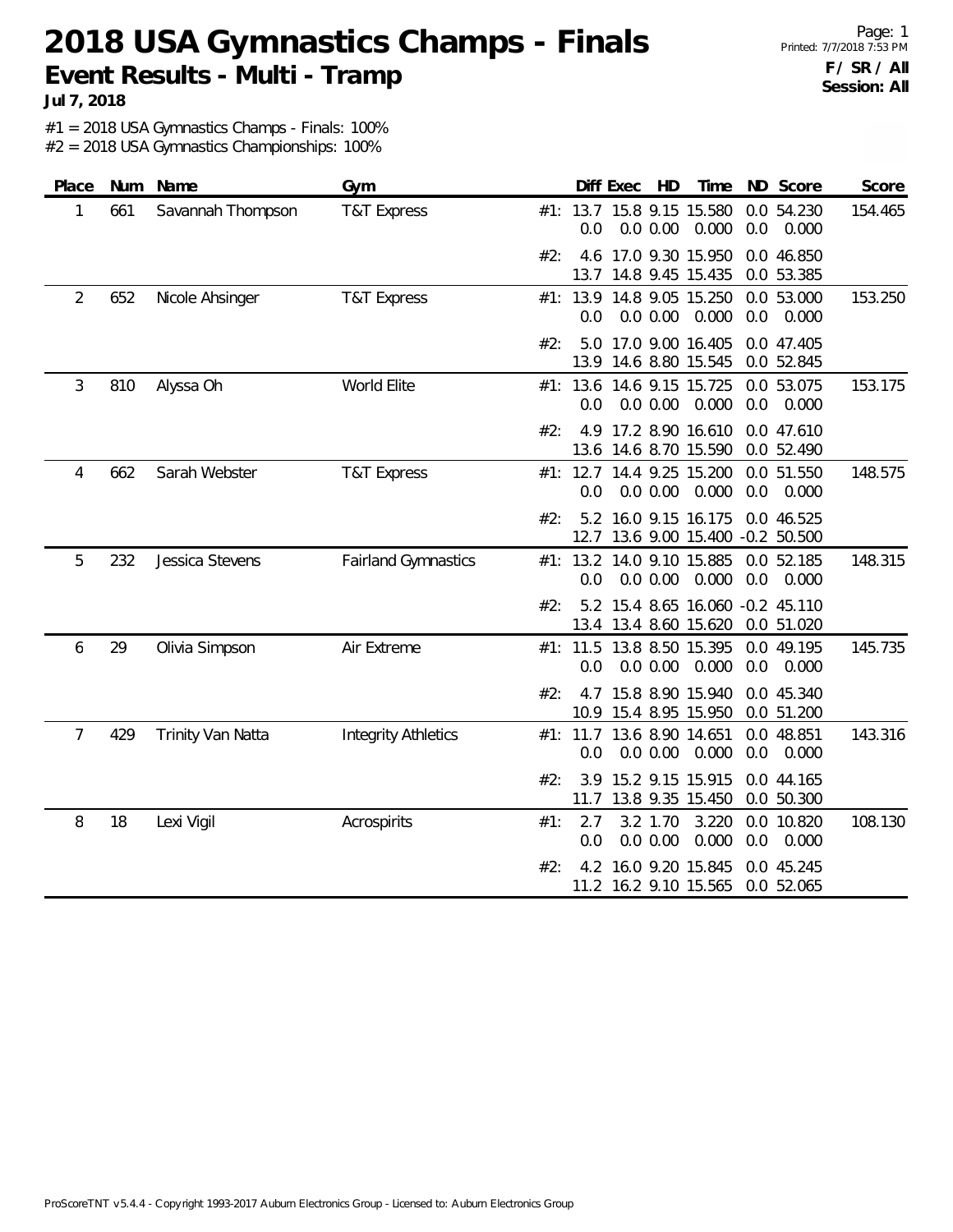**2018 USA Gymnastics Champs - Finals Event Results - Multi - Tramp**

Page: 1 Printed: 7/7/2018 9:05 PM **M / SR / All Session: All**

**Jul 7, 2018**

#1 = 2018 USA Gymnastics Champs - Finals: 100%

| Place |     | Num Name            | Gym                    |     | Diff Exec   | HD                                                                   | Time           |     | ND Score                 | Score   |
|-------|-----|---------------------|------------------------|-----|-------------|----------------------------------------------------------------------|----------------|-----|--------------------------|---------|
| 1     | 198 | Jeffrey Gluckstein  | <b>ETA</b>             |     | 0.0         | #1: 15.8 17.0 8.80 17.250<br>0.0 0.00                                | 0.000          | 0.0 | 0.0 58.850<br>0.000      | 168.280 |
|       |     |                     |                        | #2: |             | 5.2 18.2 8.75 18.550<br>15.8 16.8 8.60 17.530                        |                |     | 0.0 50.700<br>0.0 58.730 |         |
| 2     | 659 | Aliaksei Shostak    | <b>T&amp;T Express</b> |     | 0.0         | #1: 15.4 16.8 9.00 17.385<br>0.0 0.00                                | 0.000          | 0.0 | 0.0 58.585<br>0.000      | 165.860 |
|       |     |                     |                        | #2: |             | 5.2 17.8 8.85 17.965<br>15.4 16.2 8.40 17.460                        |                |     | 0.0 49.815<br>0.0 57.460 |         |
| 3     | 166 | Isaac Rowley        | Eagle Gymnastics TX    |     | 0.0         | #1: 16.0 14.2 8.55 16.975<br>0.0 0.00                                | 0.000          | 0.0 | 0.0 55.725<br>0.000      | 160.940 |
|       |     |                     |                        | #2: |             | 6.1 15.2 9.25 18.270 -0.2 48.620<br>16.0 14.8 8.60 17.195 0.0 56.595 |                |     |                          |         |
| 4     | 495 | Cody Gesuelli       | <b>MTGA</b>            |     | 0.0         | #1: 16.2 13.4 9.20 16.620<br>0.0 0.00                                | 0.000          | 0.0 | 0.0 55.420<br>0.000      | 158.695 |
|       |     |                     |                        | #2: | 5.4         | 15.6 9.40 17.590<br>15.6 14.0 9.05 16.635                            |                |     | 0.0 47.990<br>0.0 55.285 |         |
| 5     | 201 | Joseph Isenberg     | <b>ETA</b>             |     | 0.0         | #1: 14.2 15.0 9.35 16.510<br>0.0 0.00                                | 0.000          | 0.0 | 0.0 55.060<br>0.000      | 156.930 |
|       |     |                     |                        | #2: |             | 5.0 17.4 8.95 17.250<br>13.2 15.2 8.75 16.120                        |                |     | 0.0 48.600<br>0.0 53.270 |         |
| 6     | 591 | <b>Andrew Davis</b> | SGT                    |     | 0.0         | #1: 14.0 14.0 8.50 16.645<br>0.0 0.00                                | 0.000          | 0.0 | 0.0 53.145<br>0.000      | 146.090 |
|       |     |                     |                        | #2: |             | 5.6 17.0 8.80 17.180<br>7.8 12.4 8.20 15.965                         |                |     | 0.0 48.580<br>0.0 44.365 |         |
| 7     | 492 | Paul Bretscher      | <b>MTGA</b>            |     | 0.0         | #1: 16.2 13.4 8.15 15.800<br>$0.0$ $0.00$ $0.000$                    |                | 0.0 | 0.0 53.550<br>0.000      | 136.105 |
|       |     |                     |                        | #2: | 2.9<br>15.3 | 10.0 5.40 10.635<br>14.0 8.45 15.870                                 |                |     | 0.0 28.935<br>0.0 53.620 |         |
| 8     | 52  | David Ford          | Airborne Colorado      | #1: | 5.3<br>0.0  | 4.2 2.90<br>0.0 0.00                                                 | 5.305<br>0.000 | 0.0 | 0.0 17.705<br>0.000      | 118.110 |
|       |     |                     |                        | #2: | 5.0         | 16.8 9.25 17.485<br>14.2 12.8 8.35 16.720 -0.2 51.870                |                |     | 0.0 48.535               |         |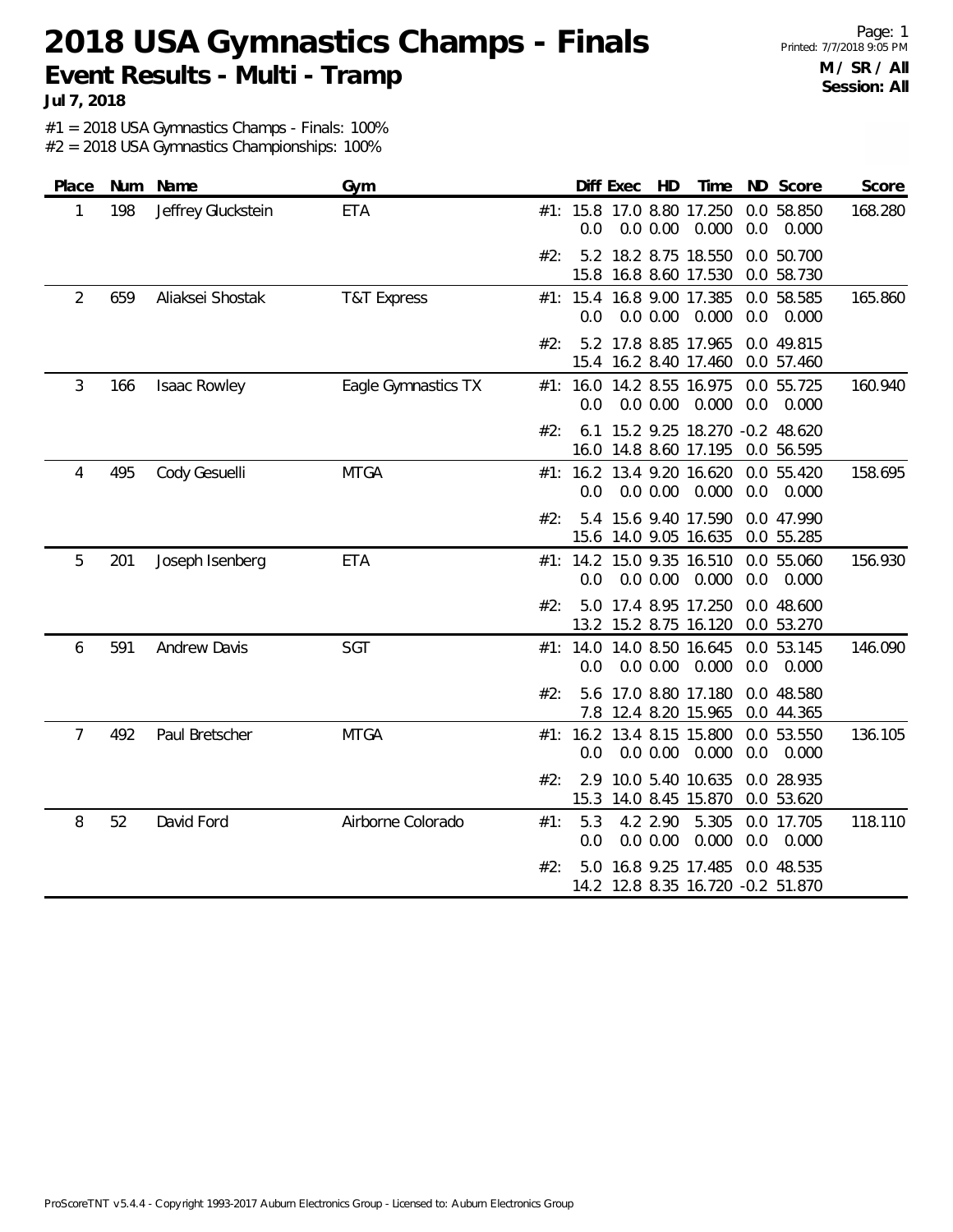**2018 USA Gymnastics Champs - Finals Event Results - Multi - Tumble**

Page: 1 Printed: 7/7/2018 7:35 PM **F / SR / All Session: All**

**Jul 7, 2018**

#1 = 2018 USA Gymnastics Champs - Finals: 100% #2 = 2018 USA Gymnastics Championships: 100%

| Place | Num | Name             | Gym                   |     | Diff Exec                  | ND Score                                | Score   |
|-------|-----|------------------|-----------------------|-----|----------------------------|-----------------------------------------|---------|
| 1     | 780 | Eliza Floisand   | Wasatch               | #1: | 8.5 26.8<br>4.0 27.8       | 0.0 35.300<br>0.0 31.800                | 134.700 |
|       |     |                  |                       | #2: | 27.0<br>8.5<br>27.4<br>4.7 | 0.0 35.500<br>0.0 32.100                |         |
| 2     | 154 | Hope Bravo       | Eagle Gymnastics TX   | #1: | 3.6 28.5<br>28.6<br>4.7    | 0.0 32.100<br>0.0 33.300                | 131.600 |
|       |     |                  |                       | #2: | 25.9<br>8.5<br>4.5         | 0.0 34.400<br>27.6 -0.3 31.800          |         |
| 3     | 188 | Gretchen Schultz | Elmwood               | #1: | $3.6$ 27.7<br>3.8 27.8     | 0.0 31.300<br>0.0 31.600                | 127.400 |
|       |     |                  |                       | #2: | 3.6 28.8<br>4.5<br>27.6    | 0.0 32.400<br>0.0 32.100                |         |
| 4     | 262 | Angel Rice       | <b>FlipCity South</b> | #1: | 8.3 24.9<br>4.6 24.5       | 0.0 33.200<br>0.0 29.100                | 126.300 |
|       |     |                  |                       | #2: | 25.0<br>8.3<br>4.3 26.4    | 0.0 33.300<br>0.0 30.700                |         |
| 5     | 96  | Caitlyn Crawford | Capital Gymnastics    | #1: | 3.4 27.5<br>3.6 27.8       | 0.0 30.900<br>0.0 31.400                | 124.700 |
|       |     |                  |                       | #2: | 28.2<br>3.6<br>4.3 26.3    | 0.0 31.800<br>0.0 30.600                |         |
| 6     | 809 | Kiley Lockett    | World Elite           | #1: | 3.6 27.9<br>28.4<br>3.4    | 0.0 31.500<br>0.0 31.800                | 124.200 |
|       |     |                  |                       | #2: | 27.1<br>3.4                | 0.0 30.500<br>4.5 26.2 -0.3 30.400      |         |
| 7     | 189 | Rachel Thevenot  | Elmwood               | #1: | 28.1<br>3.6<br>3.8 27.5    | 0.0 31.700<br>0.0 31.300                | 122.500 |
|       |     |                  |                       | #2: | 28.8<br>3.6<br>1.9         | 0.0 32.400<br>25.2 0.0 27.100           |         |
| 8     | 315 | Daniela Zavala   | Gym Academy Rockford  | #1: | 26.9<br>4.0<br>26.7<br>3.9 | 0.0 30.900<br>0.0 30.600                | 113.800 |
|       |     |                  |                       | #2: | 3.8                        | 21.3 -3.6 21.500<br>4.4 26.4 0.0 30.800 |         |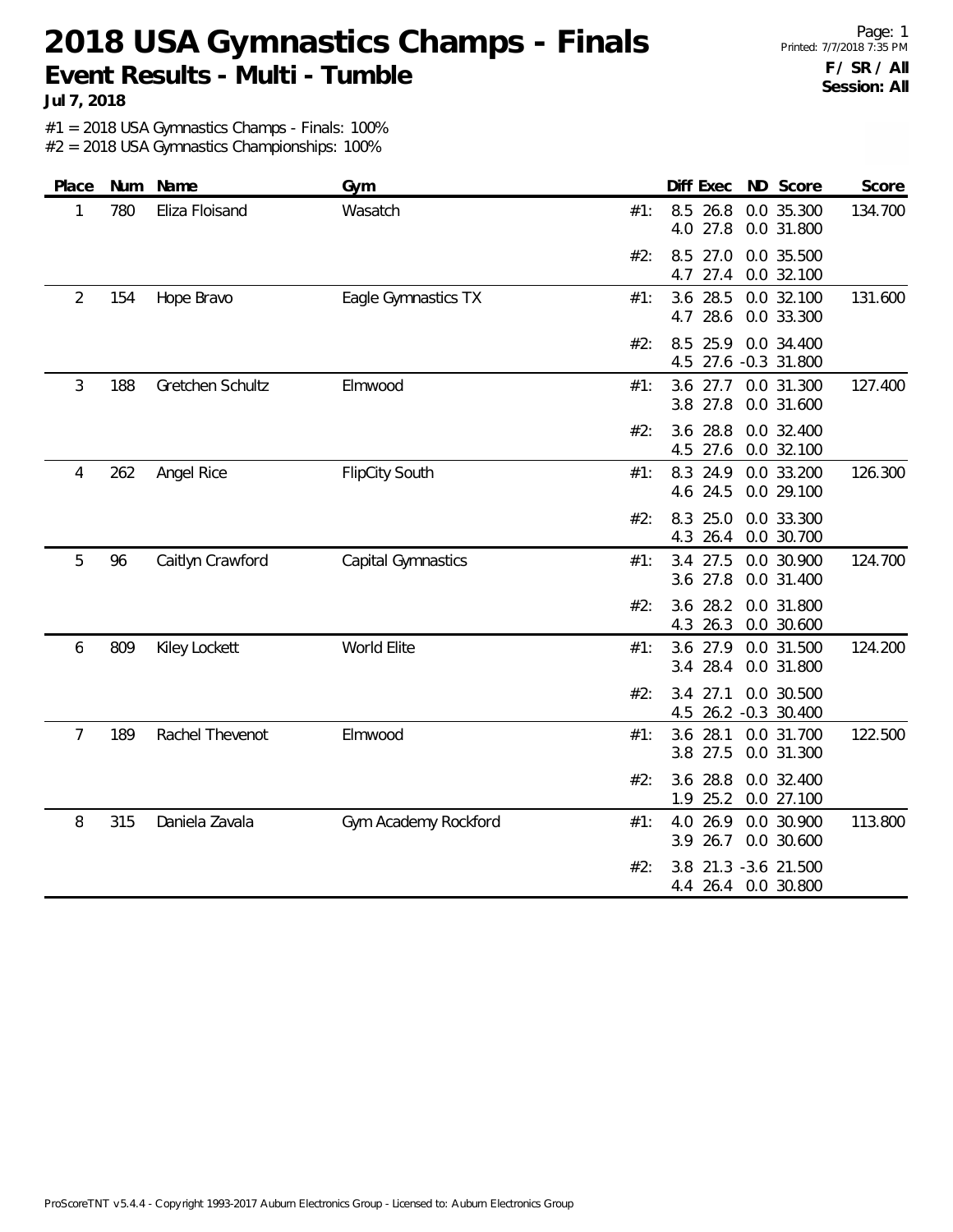# **2018 USA Gymnastics Champs - Finals Event Results - Multi - Tumble**

Page: 1 Printed: 7/7/2018 8:26 PM **M / SR / All Session: All**

**Jul 7, 2018**

#1 = 2018 USA Gymnastics Champs - Finals: 100%

| Place |     | Num Name               | Gym                        |     |                            | Diff Exec ND Score                            | Score   |
|-------|-----|------------------------|----------------------------|-----|----------------------------|-----------------------------------------------|---------|
| 1     | 98  | Brandon Krzynefski     | Capital Gymnastics         | #1: | 7.3 28.1<br>$7.7$ 27.1     | 0.0 35.400<br>0.0 34.800                      | 140.100 |
|       |     |                        |                            | #2: | 26.6<br>7.7<br>7.3 28.3    | 0.0 34.300<br>0.0 35.600                      |         |
| 2     | 427 | Alex Renkert           | <b>Integrity Athletics</b> | #1: | 7.7 26.4<br>7.3 28.1       | 0.0 34.100<br>0.0 35.400                      | 137.800 |
|       |     |                        |                            | #2: | 7.7 25.5<br>7.3 27.8       | 0.0 33.200<br>0.0 35.100                      |         |
| 3     | 526 | Emilio Lehmer          | <b>NVG</b>                 | #1: | $6.9$ 26.1                 | 0.0 33.000<br>6.9 26.7 -0.3 33.300            | 133.500 |
|       |     |                        |                            | #2: | 5.9 27.2<br>7.5 26.6       | 0.0 33.100<br>0.0 34.100                      |         |
| 4     | 185 | Patrick Lyell          | Elmwood                    | #1: | 5.3 26.7<br>6.3 25.3       | 0.0 32.000<br>0.0 31.600                      | 130.400 |
|       |     |                        |                            | #2: | 5.9 27.6<br>6.3 27.0       | 0.0 33.500<br>0.0 33.300                      |         |
| 5     | 524 | <b>Matthew Hawkins</b> | <b>NVG</b>                 | #1: | 7.0 26.9<br>7.3 27.2       | 0.0 33.900<br>0.0 34.500                      | 129.200 |
|       |     |                        |                            | #2: | 7.3<br>26.9                | 5.7 24.5 -3.6 26.600<br>0.0 34.200            |         |
| 6     | 591 | <b>Andrew Davis</b>    | SGT                        | #1: | 24.4<br>5.3<br>6.9<br>25.6 | 0.0 29.700<br>0.0 32.500                      | 128.600 |
|       |     |                        |                            | #2: | 5.5<br>27.3<br>6.9<br>26.7 | 0.0 32.800<br>0.0 33.600                      |         |
| 7     | 158 | <b>Drew Collins</b>    | Eagle Gymnastics TX        | #1: | 27.7<br>4.4<br>27.1<br>5.6 | 0.0 32.100<br>0.0 32.700                      | 118.400 |
|       |     |                        |                            | #2: |                            | 5.4 23.9 - 0.6 28.700<br>3.8 24.4 -3.3 24.900 |         |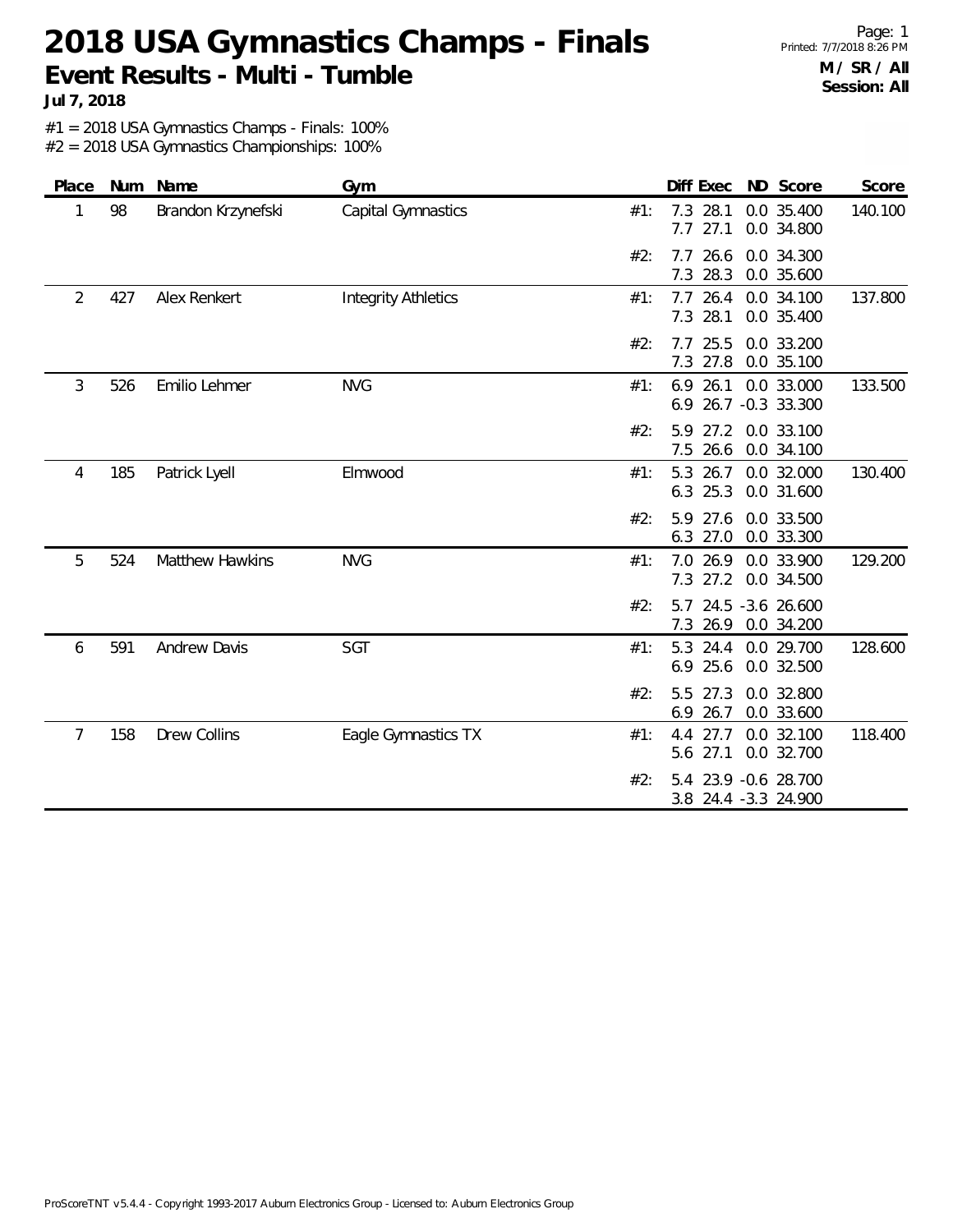#### **2018 USA Gymnastics Champs - Finals Event Results - Multi - D-Mini**

Page: 1 Printed: 7/7/2018 9:05 PM **F / SR / All Session: All**

**Jul 7, 2018**

#1 = 2018 USA Gymnastics Champs - Finals: 100%

| Place          | Num | Name              | Gym                        |     | Diff Exec ND Score                                       | Score   |
|----------------|-----|-------------------|----------------------------|-----|----------------------------------------------------------|---------|
| 1              | 805 | Paige Howard      | World Elite                | #1: | 6.8 28.8<br>0.0 35.600<br>6.8 28.9<br>0.0 35.700         | 142.000 |
|                |     |                   |                            | #2: | 6.8 29.2 -0.9 35.100<br>29.2<br>0.0 35.600<br>6.4        |         |
| $\overline{2}$ | 809 | Kiley Lockett     | World Elite                | #1: | 6.8 27.7<br>0.0 34.500<br>6.4 28.4<br>0.0 34.800         | 138.900 |
|                |     |                   |                            | #2: | 6.8<br>28.2<br>0.0 35.000<br>28.2<br>0.0 34.600<br>6.4   |         |
| 3              | 491 | Kristle Lowell    | <b>MPSC</b>                | #1: | 6.0 28.8<br>0.0 34.800<br>6.0<br>28.1<br>0.0 34.100      | 138.500 |
|                |     |                   |                            | #2: | 6.8<br>28.0<br>0.0 34.800<br>7.6 27.2<br>0.0 34.800      |         |
| 4              | 717 | Kelly Keitel      | <b>Top Star</b>            | #1: | 5.6 27.1 -1.5 31.200<br>5.6 27.5<br>0.0 33.100           | 131.800 |
|                |     |                   |                            | #2: | 27.1 -0.3 33.200<br>6.4<br>6.0 28.3<br>0.0 34.300        |         |
| 5              | 430 | Tristan Van Natta | <b>Integrity Athletics</b> | #1: | 3.2 19.7 0.0 22.900<br>6.0 28.7<br>0.0 34.700            | 128.400 |
|                |     |                   |                            | #2: | 7.2 28.9<br>0.0 36.100<br>28.7<br>0.0 34.700<br>6.0      |         |
| 6              | 545 | Lacey Jenkins     | World Elite                | #1: | 0.0<br>$0.0\quad 0.0$<br>0.000<br>5.2 27.6 -0.9 31.900   | 100.500 |
|                |     |                   |                            | #2: | 27.5<br>0.0 34.300<br>6.8<br>27.9<br>0.0 34.300<br>6.4   |         |
| $\overline{7}$ | 675 | Mikaela Hunter    | Team Legacy                | #1: | 3.2 19.7<br>0.0 22.900<br>0.0<br>0.0<br>0.0<br>0.000     | 90.400  |
|                |     |                   |                            | #2: | 6.0 27.8<br>0.0 33.800<br>28.1<br>0.0 33.700<br>5.6      |         |
| 8              | 789 | Michiko Sharpe    | Wcc                        | #1: | 0.0<br>0.0<br>0.0<br>0.000<br>0.0<br>0.0<br>0.000<br>0.0 | 67.200  |
|                |     |                   |                            | #2: | 28.0 -0.9 33.100<br>6.0<br>5.6 28.5<br>0.0 34.100        |         |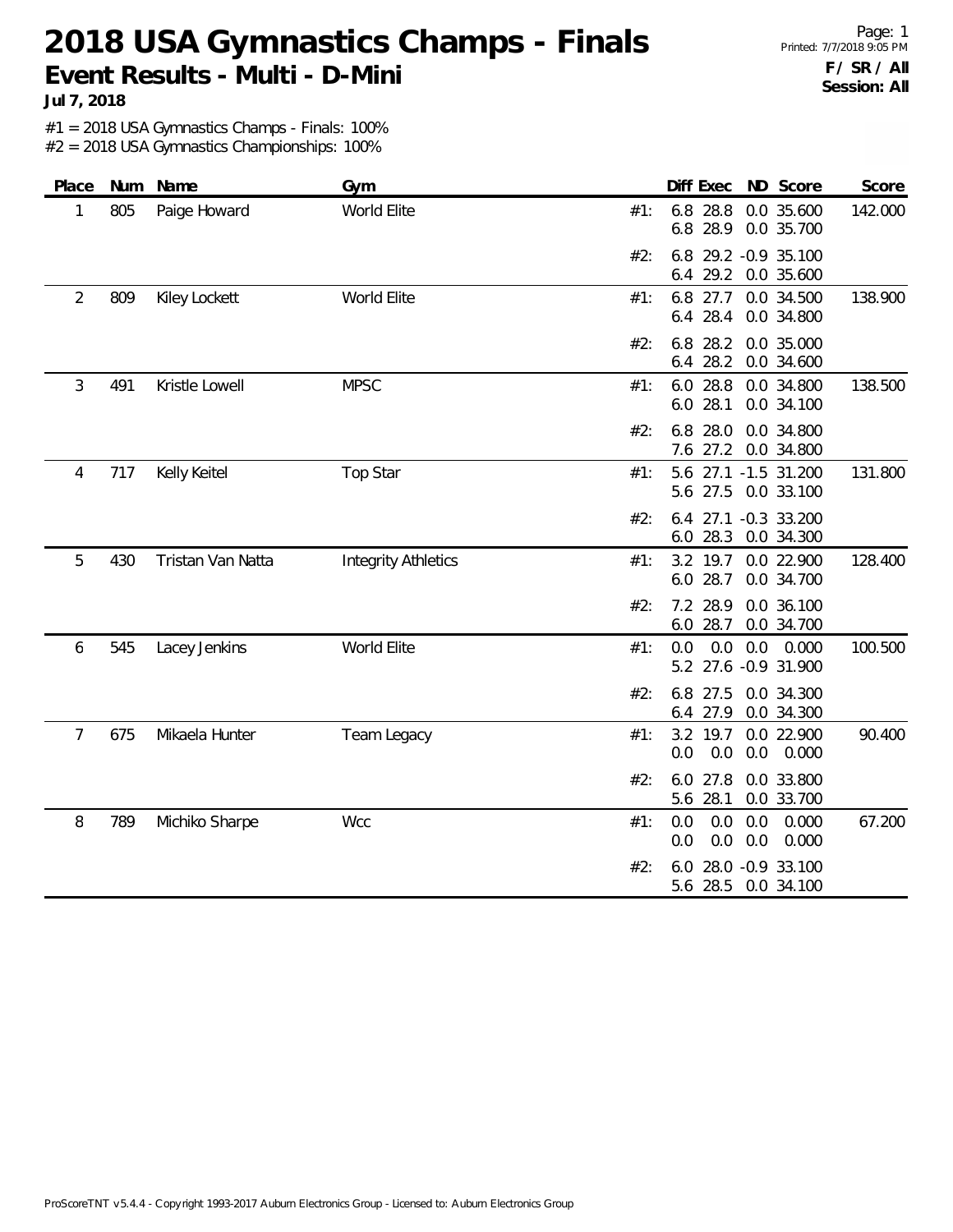#### **2018 USA Gymnastics Champs - Finals Event Results - Multi - D-Mini**

Page: 1 Printed: 7/7/2018 7:35 PM **M / SR / All Session: All**

**Jul 7, 2018**

#1 = 2018 USA Gymnastics Champs - Finals: 100%

| Place | Num | Name                   | Gym                        | Diff Exec<br>ND Score<br>Score                                         |
|-------|-----|------------------------|----------------------------|------------------------------------------------------------------------|
| 1     | 524 | <b>Matthew Hawkins</b> | <b>NVG</b>                 | 28.8<br>8.5<br>0.0 37.300<br>151.400<br>#1:<br>10.4 28.4<br>0.0 38.800 |
|       |     |                        |                            | 28.7<br>0.0 37.900<br>#2:<br>9.2<br>9.2 28.2<br>0.0 37.400             |
| 2     | 727 | Ruben Padilla          | Tornado Sport Club         | 8.5 28.5<br>146.300<br>0.0 37.000<br>#1:<br>28.6<br>0.0 36.600<br>8.0  |
|       |     |                        |                            | 28.1 -0.9 35.300<br>#2:<br>8.1<br>29.4<br>0.0 37.400<br>8.0            |
| 3     | 427 | Alex Renkert           | <b>Integrity Athletics</b> | 9.6 28.2 0.0 37.800<br>135.700<br>#1:<br>28.2 - 0.9 35.800<br>8.5      |
|       |     |                        |                            | 9.2 29.0<br>0.0 38.200<br>#2:<br>20.3<br>3.6<br>0.0 23.900             |
| 4     | 130 | Nicholas Melloni       | <b>Dulles Gymnastics</b>   | 27.6 -0.3 34.100<br>135.100<br>#1:<br>6.8<br>6.4 27.5 -1.2 32.700      |
|       |     |                        |                            | 27.1 -0.3 34.800<br>#2:<br>8.0<br>6.8 27.6 -0.9 33.500                 |
| 5     | 81  | Drake McMullen         | <b>Amplify Gymnastics</b>  | 6.4 26.9 -1.5 31.800<br>134.400<br>#1:<br>5.6 27.9 -0.9 32.600         |
|       |     |                        |                            | 7.6 27.7 -0.9 34.400<br>#2:<br>8.0 28.5 -0.9 35.600                    |
| 6     | 760 | <b>Bryce Truhlar</b>   | <b>Ultimate Air</b>        | 4.4 27.1 -1.2 30.300<br>128.500<br>#1:<br>5.2 26.8 -0.3 31.700         |
|       |     |                        |                            | 7.2 28.2 -0.3 35.100<br>#2:<br>7.6 25.3 -1.5 31.400                    |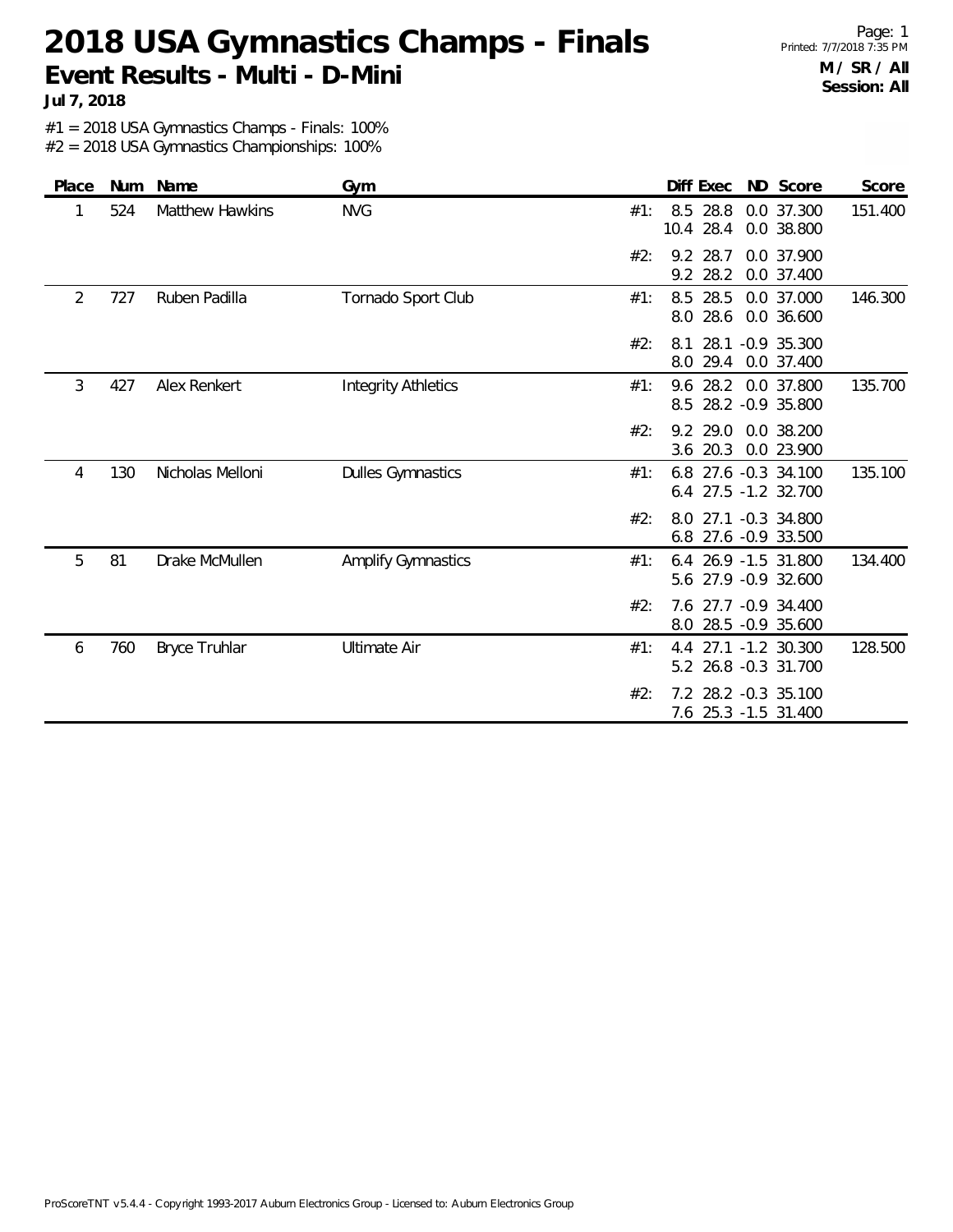# **2018 USA Gymnastics Champs - Finals Event Results - Multi - Synch**

Page: 1 Printed: 7/4/2018 5:04 PM **F / SR / All Session: All**

**Jul 4, 2018**

#1 = 2018 USA Gymnastics Championships: 100%

#2 = 2018 USA Gymnastics Champs - Finals: 100%

| Place |      | Num Name                 | Gym                 |     |             | Diff Exec                       | HD                         | Sync         |            | ND Score                 | Score   |
|-------|------|--------------------------|---------------------|-----|-------------|---------------------------------|----------------------------|--------------|------------|--------------------------|---------|
| 1     | 5552 | Simpson - Vigil          | Air Extreme         | #1: | 3.3         | 18.1 0.00<br>9.8 16.2 0.00      |                            | 18.0<br>19.0 |            | 0.0 39.400<br>0.0 45.000 | 128.600 |
|       |      |                          |                     | #2: | 9.8<br>0.0  | 16.4 0.00                       | 0.0 0.00                   | 18.0<br>0.0  | 0.0        | 0.0 44.200<br>0.000      |         |
| 2     | 5399 | Stringfellow - Van Natta | Eagle Gymnastics TX | #1: |             | 3.5 15.7 0.00<br>10.4 14.4 0.00 |                            | 15.0<br>17.8 |            | 0.0 34.200<br>0.0 42.600 | 117.200 |
|       |      |                          |                     | #2: | 0.0         | 7.2 15.6 0.00                   | $0.0\,0.00$                | 17.6<br>0.0  | 0.0        | 0.0 40.400<br>0.000      |         |
| 3     | 5413 | Drury - Oh               | World Elite         | #1: | 2.9         | 4.2 18.0 0.00                   | 3.2 0.00                   | 18.6<br>3.0  | 0.0        | 0.0 40.800<br>9.100      | 94.500  |
|       |      |                          |                     | #2: | 0.0         | 11.2 16.8 0.00                  | $0.0\,0.00$                | 16.6<br>0.0  | 0.0        | 0.0 44.600<br>0.000      |         |
| 4     | 5403 | Ahsinger - Webster       | T&T Express         | #1: | 0.0<br>0.0  |                                 | $0.0\,0.00$<br>$0.0\,0.00$ | 0.0<br>0.0   | 0.0<br>0.0 | 0.000<br>0.000           | 43.200  |
|       |      |                          |                     | #2: | 10.0<br>0.0 | 15.0 0.00                       | $0.0\ 0.00$                | 18.2<br>0.0  | 0.0        | 0.0 43.200<br>0.000      |         |